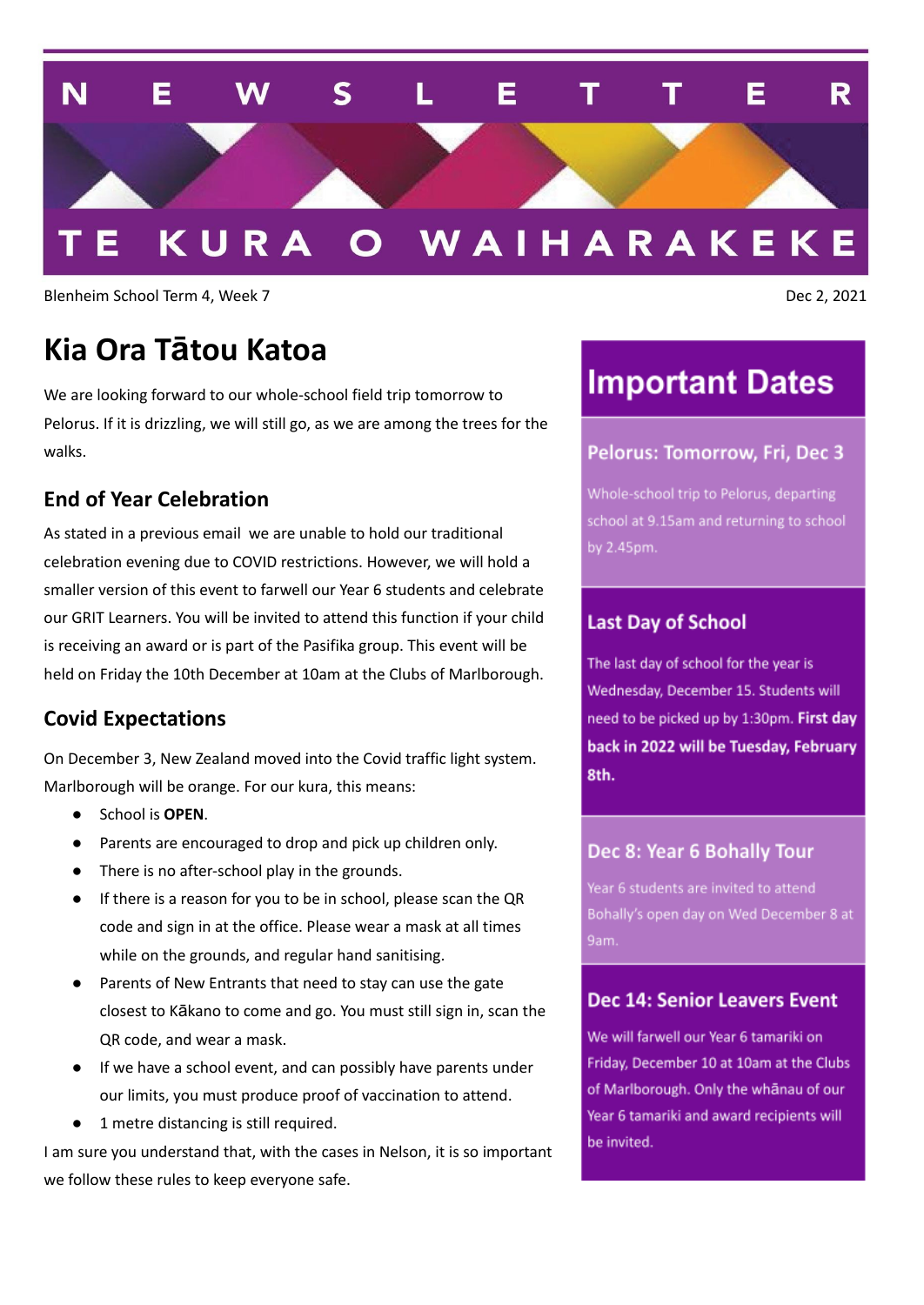### **New Teacher**

We welcome Lea-anne George to our team of staff in 2022 teaching in Koru class. She has written an introduction: Kia ora my name is Lea-anne George. I am currently working at Renwick Primary School in a Year 0/1 class until the end of 2021.

I am excited to become part of the Blenheim School whānau in 2022. I have recently moved up from Central Otago where I was working in a preschool for approximately six years. Before that, I was teaching in the junior school at Witherlea. I am looking forward to bringing my many years of teaching experience to our school, where I will get to know your child, learn 'what makes them tick,' and help them to move forward on their learning journey.

## **Organisation for 2022**

On Wednesday, December 8, all tamariki will meet their teachers for next year and visit their classroom.

## **Staffing for 2022**

Mrs Thorstenesen: Years 5-6, Mr Norton: Years 3-4, Mrs George: Years 1-2, Miss Tullet Years 0-1, Mrs Caughey: literacy and special needs.

### **Communication 2022**

Next year, **Skool Loop** will be our main tool for contact with parents, Filling in permission slips, and booking whānau interviews. If you do not yet have Skool Loop on your smartphone, please download it. If you need assistance with this, please see Mary at the office.



Ngā mihi, Denyse

# **Pelorus Field Trip**

A reminder that the whole school will be heading to Te Hoiere/Pelorus tomorrow — Friday, November 3. We will be traveling by bus, leaving school at 9.15am and returning to school by 2.45pm. A special thank you to the whānau members who have offered to support us during our trip. Please remind your child to pack their morning tea, a drink bottle of water, school hat, warm top, rain jacket, and comfortable walking shoes. Lunch is provided for students. Parent/caregiver helpers/whānau must bring their own lunch. Please make sure your tamariki also has a school sweatshirt, drink bottle, a rain jacket and a snack.